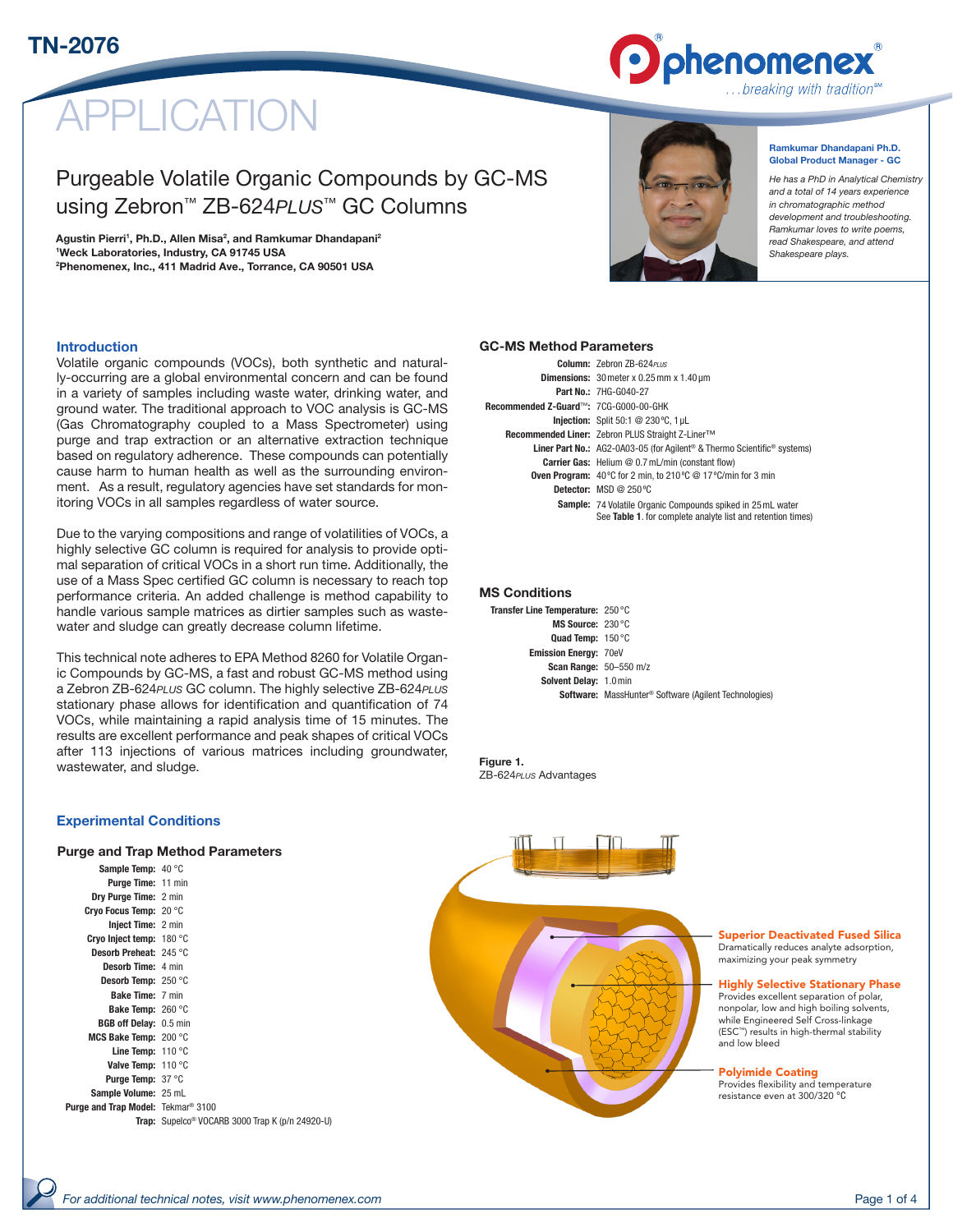# TN-2076



Table 1.

APPLICATION

#### Figure 2.

5 ppb Organic Volatiles by GC-MS on a Zebron™ ZB-624*PLUS*™ GC Column



Figure 3.

**ngure o:**<br>5 ppb Organic Volatiles by GC-MS on an Agilent® DB®-624 GC Column



#### GC-MS Conditions

Conditions for both Figure 2 and Figure 3: Column: Zebron ZB-624*PLUS* Agilent DB-624 Dimensions: 30meter x 0.25mm x 1.40 µm Part No.: 7HG-G040-27 (Zebron ZB-624*PLUS*) 122-1334 (Agilent DB-624) Injection: Split 50:1 @ 230 °C, 1µL Recommended Liner: Zebron PLUS Straight Z-Liner™ Liner Part No.: AG2-0A03-05 (for Agilent® & Thermo Scientific® systems) Carrier Gas: Helium @ 0.7mL/min (constant flow) Oven Program: 40 °C for 2 min, 210 °C @ 17 °C/min for 3 min Detector: Mass Spec transfer line @ 250 °C

Comparative separations may not be representative of all applications.

#### Analyte List Analytes RT (min) 1. Dichlorodifluoromethane 2.097 2. Fluorobenzene (Istd) 6.281<br>3. Chloromethane 9.329 3. Chloromethane 4. Vinyl chloride 2.456 5. Bromomethane 2.865 6. Chloroethane 2.990 7. Trichlorofluoromethane 3.266 8. 1.1-Dichloroethene 3.793 9 Carbon disulfide 4.039 10. Trichlorotrifluoroethane 3.786 11. Methylene chloride 4.261 12. Acetone 3.823 13. trans-1,2-Dichloroethene 4.503 14. Methyl-t-butyl ether 4.484 15. Tert-butyl alcohol(TBA) 4.319 16. Diisopropyl ether 4.875 17. 1,1,-Dichloroethane 4.880 18. Ethyl-t-butyl ether 5.177 19. cis-1,2-Dichloroethene 5.351 20. 2,2-Dichloropropane 5.359 21. Bromochloromethane 5.553 22. Chloroform 5.615 23. Carbon tetrachloride 5.901 24. 1,1,1-Trichloroethane 5.769 25. 2-butanone (MEK) 5.322 26. 1,1-Dichloropropene 5.890 27. Benzene 6.056 28. t-Amyl methyl ether 6.126 29. 1,2-Dichloroethane 6.091 30. Trichloroethene 6.570 31. Dibromomethane 6.862 32. 1,2-Dichloropropane 6.782 33. Bromodichloromethane 6.982 34. cis-1,3-Dichloropropene 7.323 35. 2-chloroethyl vinyl ethane 7.164 36. MiBK 7.410 37. trans-1,3-Dichloropropene 7.773 38. 1,1,2-Trichloroethane 7.948<br>39 Toluene 7.607 39. Toluene 40. 1,3-Dichloropropane 8.089<br>41 Dibromochloromethane 8.284 41. Dibromochloromethane 8.284<br>42 12-Dibromoethane 8.402 42. 1.2-Dibromoethane 43. Tetrachloroethene (PCE) 8.041<br>44. 2-hexanone 8.089 44. 2-hexanone 45. 1,1,1,2-Tetrachloroethane 8.864 46. Chlorobenzene 8.801 47. Ethylbenzene 8.859<br>48. m. oktober 8.966 48. m,p-Xylene 8.966<br>49 Bromoform 9.512 49. Bromoform 50. Styrene 9.320 51. o-Xylene 9.305 52. 1,1,2,2-Tetrachloroethane 9.876 53. 1,2,3 Trichlopropane 9.943 54. Isopropylbenzene 9.611 55. 4-Bromofluorobenzene S1 9.789 56. Bromobenzene 19.934<br>57 n-Propylbenzene 19.978 57. n-Propylbenzene 9.978<br>58 2-Chlorotoluene 10.084 58. 2-Chlorotoluene 59. 4-Chlorotoluene 10.185 60. 1,3,5-Trimethylbenzene 10.127 61. tert-Butylbenzene 10.416<br>62 12.4-Trimethylbenzene 10.468 62. 1.2.4-Trimethylbenzene 63. sec-Butylbenzene 10.613 64. 1,3-Dichlorobenzene 10.755 65. 4-Isopropyltoluene 10.740<br>66. 1.4-Dichlorobenzene 10.845 66. 1.4-Dichlorobenzene

- 67. 1,2-Dichlorobenzene 11.171 68. 1,2-Dichlorobenzene-d4 S2 11.153 69. n-Butylbenzene 11.110
- 70. 1,2-Dibromo-3-chloropropane 11.877 71. 1.2.4-Trichlorobenzene 72. Naphthalene 12.939 73. Hexachlorobutadiene 12.768
- 74. 1,2,3-Trichlorobenzene 13.176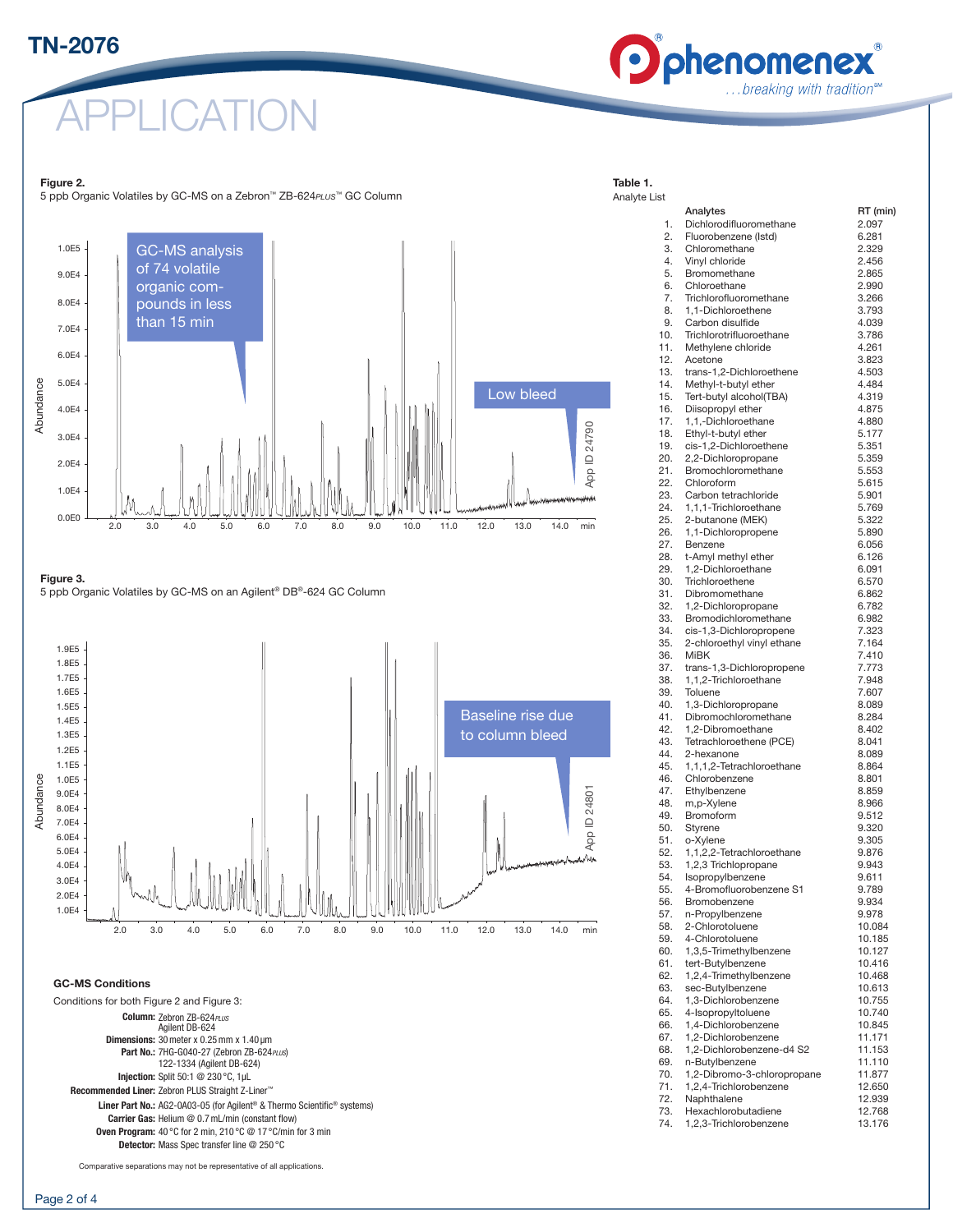# TN-2076



# APPLICATION

#### Figure 4.

0.5 ppb Organic Volatiles by GC-MS on a Zebron ZB-624*PLUS* After 113 Sample Injections



#### Results and Discussion

Organic volatile compounds in water is a very critical analysis. It requires a high efficiency GC column dimension for optimal separation of 74 analytes (Table 1.). Since this method is run on a GC-MS, the transfer line which serves as the interface between GC and MS is kept at higher temperature, in order to prevent condensation of analytes. The traditional 624 phase has 260°C as column maximum temperature and will start to bleed if transfer line is maintained at 250 °C. Zebron ZB-624*PLUS* GC column is a low bleed MS certified column that has a maximum temperature limit of 300°C/ 320°C GC. This reduces baseline disturbance at high temperature and helps with accurate detections of higher boiling analyte. For this study, a Zebron ZB-624*PLUS* GC column 30 m x 0.25 mm x 1.40 µm was considered for analysis. As shown in Figure 1, ZB-624*PLUS* provides optimal separation of 74 VOCs with high efficiency and resolution. Compared to traditional 624 phase GC columns with a maximum temperature of 260°C, the ZB-624*PLUS,* due to its extensive Engineered Self Cross Linkage (ESC™), Mass Spec compatibility and maximum temperature of 300/320 °C, gives the flexibility to elute out high boiling solvents without causing column bleed (Figure 1.).

Illustrated in Figure 3, an Agilent DB®-624 GC column was run under the same method parameters using the same 74 VOCs. Due to the temperature limit of the traditional 624 column at 260 °C, the chromatogram shows the baseline rising indicating stationary phase bleed. This not only affects the quantitation of higher boiling analytes, but also results in mass spec source contamination. Figures 4 and 5 shows the separation of 74 VOCs at 0.5 ppb and 5 ppb levels after 113 injections on ZB-624*PLUS*. These injections included samples from wastewater, sludge, and groundwater. The retention, peak symmetry, and efficiency of all the analytes were maintained even after 113 injections of real sample matrix at both at 5 ppb and 0.5 ppb levels. Additionally, with the Zebron ZB-624*PLUS* upper temperature limit of 300/320°C, it gave the flexibility to bake out analytes and regenerate the GC column when needed. The low bleed column provided steady baseline even at higher

#### Figure 5.

5 ppb Organic Volatiles by GC-MS on a Zebron ZB-624*PLUS* After 113 Sample Injections



temperatures and helped in repeatable quantitation of the 74 compounds. The highly selective ZB-624*PLUS* stationary phase allowed for identification and quantification of 74 VOCs, while maintaining a rapid analysis time of 15 minutes, and resulted in excellent performance and peak shapes of 74 VOCs after 113 injections of various matrices including groundwater, wastewater, and sludge.

#### **Conclusion**

Volatile organic compound analysis via GC-MS and purge and trap is routine analysis for environmental testing and requires a high efficiency, low bleed, Mass Spec certified GC Column for optimal separation of critical VOCs. The Zebron ZB-624*PLUS* GC column is a low bleed and high efficiency column which has produced a shorter run time of 15 minutes for 74 VOCs with an added flexibility to bake out contaminants at 300/320°C. The Zebron ZB-624*PLUS*  is suitable for VOC analysis by EPA methods 524, 624, and 8260 and provides reproducible quantitation of volatile analytes.

#### Acknowledgement

We would like to provide special thanks to Weck Laboratories for contributing this application.